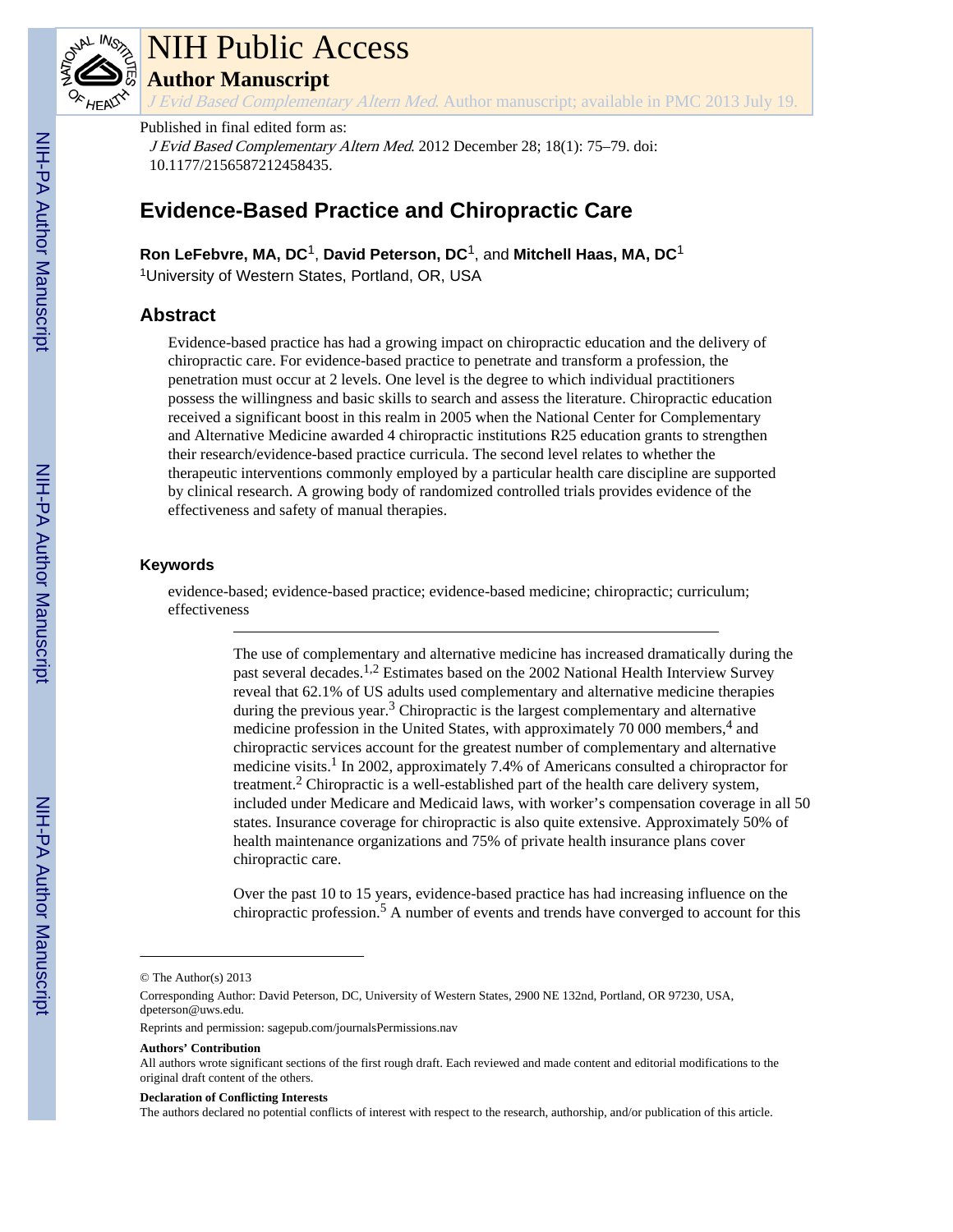phenomenon. Starting in the 1990s, a growing body of clinical research has offered support for the application of manual therapy for various musculoskeletal conditions, particularly low back pain. Consequently, manipulation has been included as an effective care option in a number of national and international guidelines on low back pain.6,7 Additional research in related fields such as orthopedic assessment of the spine and extremities, exercise therapy, and biomechanics of the adult spine has also affected the profession. As outcomes research has steadily increased, it has become more common for individual chiropractors to use evidence-based outcome measures such as validated questionnaires to measure activity limitations. In a cross-discipline study, chiropractors (along with physical therapists) were more likely than general medical practitioners to use Roland Morris or Oswestry Disability Questionnaires in assessing low back pain.<sup>8</sup>

At the same time, larger events, such as inclusion of chiropractic services in the Veterans' Health Administration, Defense Department, and hospitals throughout the United States, have sparked a need to encourage cooperation between the medical and chiropractic professions.<sup>4</sup> Nearly all chiropractors report that they refer patients to other health care providers.<sup>9</sup> They also report receiving referrals from medical physicians. Family practitioners were the most likely physicians to refer to a chiropractor, followed by family nurse practitioners, internists, neurologists, neurosurgeons, gynecologists, and general surgeons.<sup>9</sup>

The primary purpose of this article is to provide an overview of the growing impact of evidence-based practice in chiropractic care. Arguably, for evidence-based practice to penetrate a profession, the penetration must occur at 2 levels. One level is the degree to which individual practitioners possess the willingness and basic skills to search and assess the literature. The second level relates to the degree to which research evidence supports the therapeutic interventions commonly employed by a particular health care discipline.

## **Model of Chiropractic Care**

Chiropractors are licensed as primary-contact, portal of entry providers in all 50 states and are trained to triage, differentially diagnose, and refer cases not amenable to chiropractic care. The current model of chiropractic health care is holistic with a focus on the evaluation and conservative treatment of musculoskeletal disorders. Although there is significant variation in scope of practice from state to state, nearly all chiropractors use a variety of manual therapies with an emphasis on spinal and extremity joint manipulative procedures. Patients with musculoskeletal complaints are assessed using standard history and physical examination procedures. Special consideration is directed to the orthopedic and neurological components of the physical examination, incorporating direct assessment of articular soft tissues and joint play in order to determine whether the patient is a candidate for manual therapies.

For basic musculoskeletal injuries and postural syndromes, chiropractors use 4 broad categories of therapeutic interventions: (a) joint manipulation and mobilization,  $(b)$  soft tissue manipulation and massage,  $(c)$  exercise and physical rehabilitation prescription, and (d) home care and activity modification advice. In addition, nutritional and dietary counseling, physical therapy modalities (eg, heat, ice, ultrasound, electromodalities), and taping/bracing are also used as adjunct procedures. A 2003 survey of US chiropractors by the National Board of Chiropractic Examiners reported that spinal complaints were the most common conditions seen (53.8%), followed by extremity complaints (17.1%) and headaches or facial pain  $(12\%)$ .<sup>10</sup>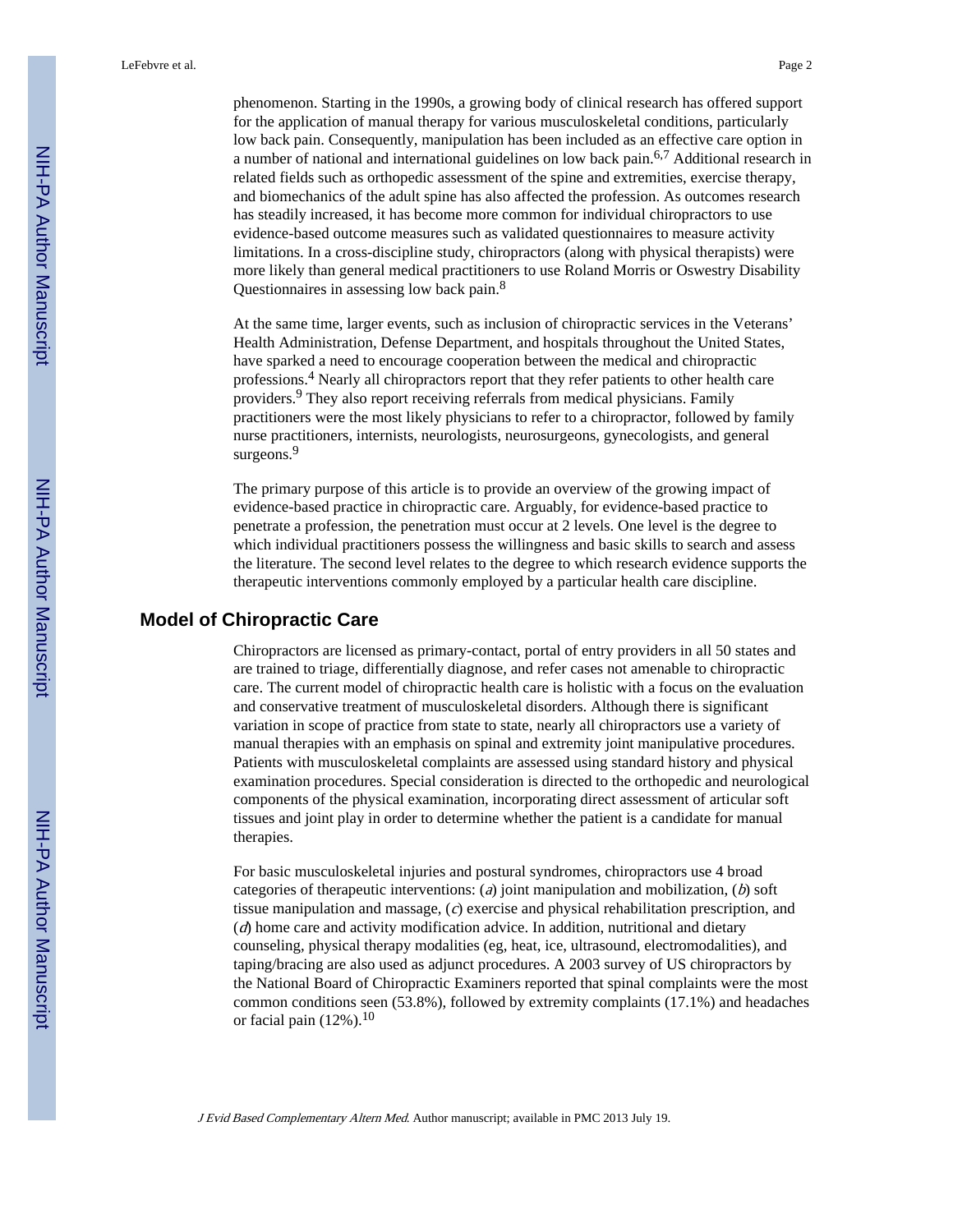## **Chiropractic Education**

Chiropractic education is regulated by the Council on Chiropractic Education (CCE) under the US Office of the US Department of Education. Entrance requirements for accredited institutions require a minimum of 3 years of college credits. Prerequisite coursework includes 24 semester hours in basic sciences, including biology, chemistry, and physics, and 24 semester hours in humanities and social science.

The chiropractic educational program is a minimum of 4 years. All Council on Chiropractic Education-accredited institutions provide a curriculum incorporating elements of basic science (eg, physiology, anatomy, and biochemistry), clinical science (eg, laboratory diagnosis, radiographic diagnosis, orthopedics, neurology, and nutrition), and clinical intern experience. In the clinical arena, chiropractic students have very limited training in pharmacology and critical care, but have significant training in clinical biomechanics, neuromusculoskeletal diagnosis, manual therapy, nutrition, and exercise rehabilitation.

There is a growing recognition within the profession that the practicing chiropractor must be able to do the following: formulate a searchable clinical question, rapidly access the best evidence available, assess the quality of that evidence, determine if it is applicable to a particular patient or group of patients, and decide if and how to incorporate the evidence into the care being offered. This approach received a significant boost in 2005 when R25 education grants were awarded by the National Center for Complementary and Alternative Medicine at the National Institutes of Health to the University of Western States (formerly Western States Chiropractic College) and 3 other chiropractic universities (National University of Health Sciences, Northwestern Health Sciences University, and Palmer College of Chiropractic) to strengthen their research/evidence-based practice curricula. The grants required that complementary and alternative medicine institutions pair with a research-intensive medical institution with a goal of improving complementary and alternative medicine students' evidence-based practice skills. These 4 institutions represent nearly 25% of the chiropractic colleges in the United States and consequently have the potential for significant impact on the profession.

## **Evidence-Based Practice Skills**

Although all 4 institutions have followed different approaches to implementation, the overall strategies share some common principles. (a) Course work should incorporate journal club formats, checklist reviews of current studies, and student construction of critical appraised topics. (b) Informational literacy assignments should span all 4 years, be relevant, and relate to other course content.  $(c)$  The language and concepts of evidence-based practice must permeate all diagnosis and management courses and, where feasible, basic science courses as well. (d) Focused and ongoing training must target a large proportion of classroom and clinical faculty across the entire school curriculum. (e) Application of these skills must be patient based and become part of the clinic culture as opposed to an endeavor segregated to a journal club activity.

## **Effectiveness of Manual Therapies**

The goal of evidence-based practice is to incorporate the best-quality evidence into the clinical decision-making process to provide timely, appropriate care.<sup>11,12</sup> The results of randomized controlled trials (RCTs) on manual therapies have been published in more than 200 peer-reviewed articles, and many of these have been synthesized in systematic reviews and evidence-based guidelines.<sup>13</sup>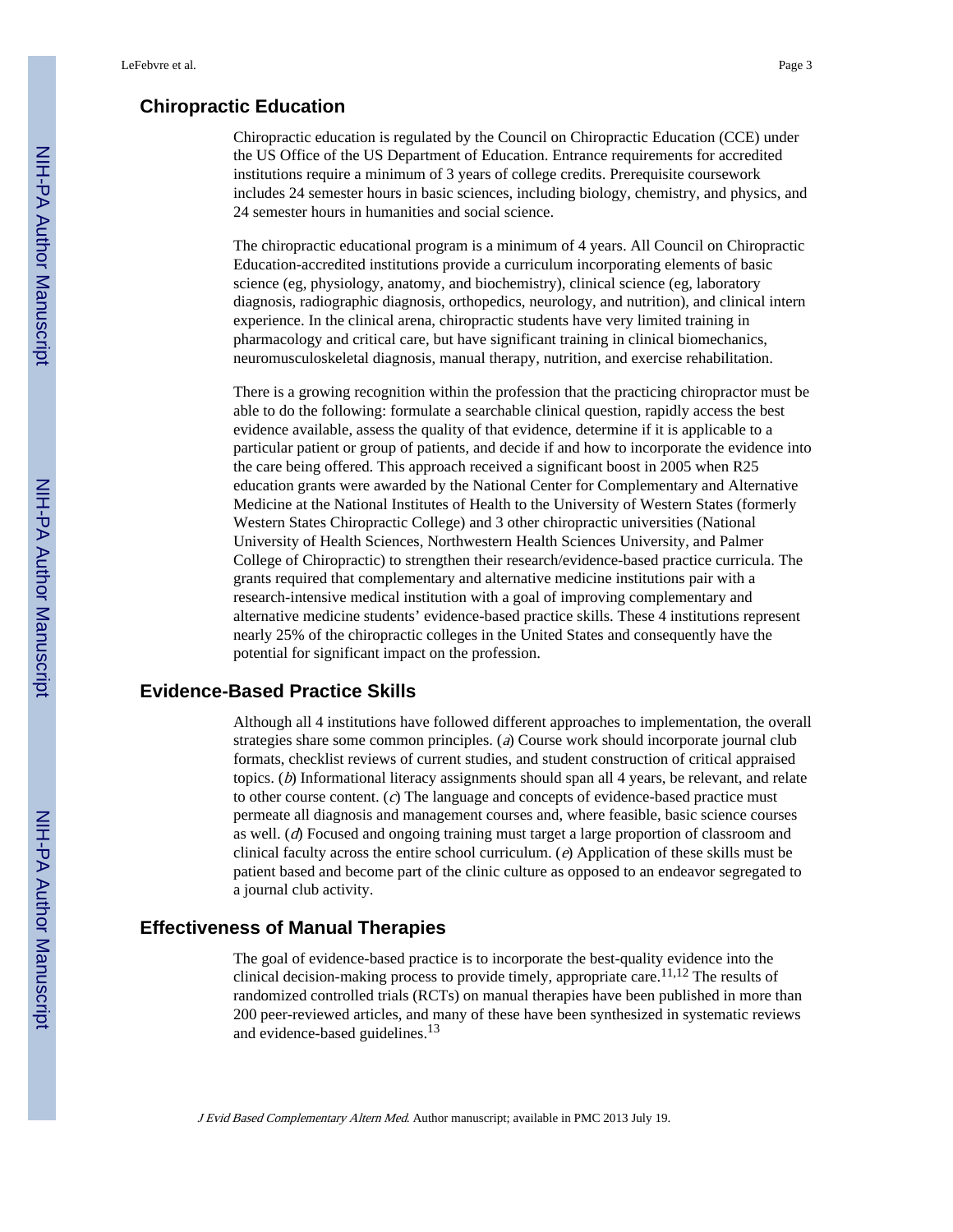Below we present a brief evidence synthesis based predominantly on the United Kingdom Evidence Report by Bronfort et al, $1<sup>3</sup>$  currently the most comprehensive review of the evidence for the efficacy of manual therapies.14 The report was commissioned by the UK General Chiropractic Council in response to media concerns about scope of practice and claims of effectiveness in advertising. The report summarized the scientific evidence regarding the effectiveness of manual treatment as a therapeutic option of the management of 26 musculoskeletal and nonmusculoskeletal conditions. The authors based their conclusions on the results of systematic reviews of randomized controlled trials, widely accepted evidence-based guidelines, and randomized controlled trials not yet included in the former.

## **Low Back Pain**

Spinal manipulation is an effective care option for acute, subacute, and chronic low back pain. Massage was also found to be effective for chronic low back pain.13 Notably, these finding were based, in part, on the clinical practice guidelines developed for the American Pain Society and the American College of Physicians. Chou et al<sup>15,16</sup> recommended these treatments in addition to medical care. The most recent meta-analysis was supportive in finding clinically meaningful differences in aggregate between manipulation and other treatment alternatives.<sup>17</sup> A 2010 Cochrane review suggested that there is moderate evidence that exercise can prevent recurrences of back pain, although there was conflicting evidence as to its effectiveness as a primary treatment.18 Based on fewer studies than on exercise or manipulation, a Cochrane systematic review found benefit of massage for patients with subacute and chronic nonspecific low back pain, especially when combined with exercise and education.19 Research on most conservative treatments for low back pain, including drug therapy, have reported only modest benefits.<sup>20</sup> It remains to be seen whether this is due to the limited effectiveness of the interventions or the heterogeneity of patient populations. Research continues in an attempt to identify potential responder and nonresponder subgroups currently under the generic label of nonspecific low back pain. Potentially better results can also be linked to combination therapies and interdisciplinary approaches.

## **Neck Pain**

Spinal manipulation was found to be effective for acute and subacute neck pain. Effectiveness was also found for acute whiplash when spinal manipulation is combined with exercise. Spinal manipulation was shown to be effective for chronic neck pain when combined with exercise.13 However, a new study suggests the efficacy of spinal manipulation alone in patients with associated cervicogenic headache.<sup>21</sup> Massage is also effective for chronic neck pain. An influential systematic review on this topic was conducted by the Bone and Joint Decade 2000–2010 Task Force on Neck Pain.<sup>22</sup>

#### **Mid Back Pain**

The evidence to date is inconclusive in a favorable direction for the use of thoracic spinal manipulation for mid back pain. This is because there has been only 1 small placebocontrolled trial to date. On the other hand, thoracic spinal manipulation has been shown to be efficacious for the care of neck pain. $13$  The trends in the data thus suggest spinal manipulation for mid back pain is a promising therapy requiring further trials.

#### **Headaches**

Spinal manipulation is an effective option for migraine and cervicogenic headaches. The evidence was found inconclusive for tension-type headaches.13 There is little information available on other types of headache. A Cochrane systematic review by Bronfort et al is notable.<sup>23</sup>

J Evid Based Complementary Altern Med. Author manuscript; available in PMC 2013 July 19.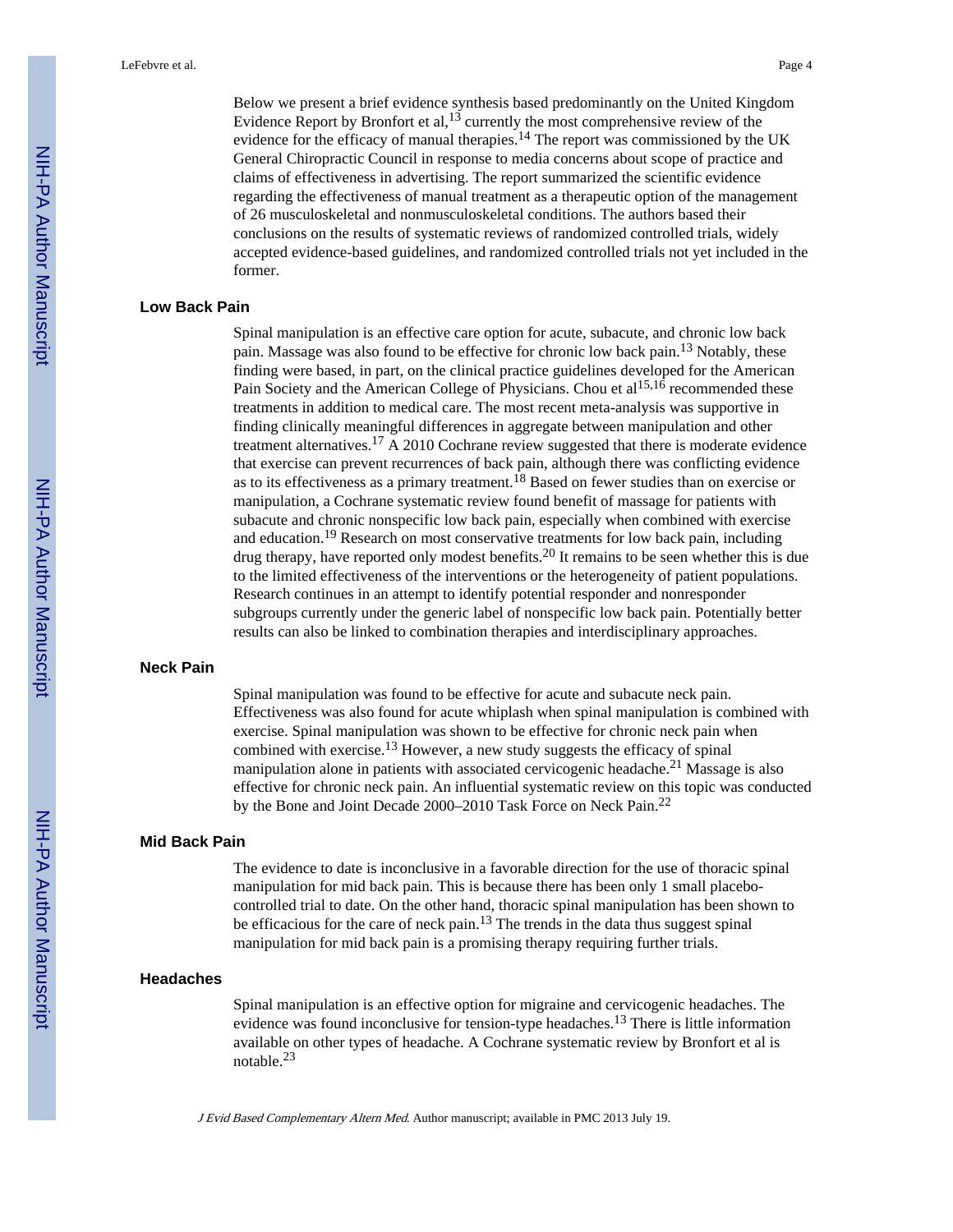#### **Extremity Conditions**

Manipulation of extremity joints is used for a variety of conditions. However, there are fewer trials than for back pain, neck pain, and headaches. Effectiveness was found for shoulder girdle pain, adhesive capsulitis, lateral epicondylitis, hip and knee osteoarthritis, patellofemoral pain syndrome, and plantar fasciitis. Inconclusive evidence in a favorable direction was observed for rotator cuff pain, shoulder pain, carpal tunnel syndrome, ankle sprains, Morton's neuroma, hallux limitus, and hallux abductor valgus. The only definitive negative finding was for ankle fracture rehabilitation, while several other forms of post surgical rehabilitation had inconclusive evidence leaning in the negative direction.<sup>13</sup>

#### **Nonmusculoskeletal Conditions**

There was positive evidence for spinal manipulation for only 1 nonmusculoskeletal condition, cervicogenic dizziness. The evidence for the effectiveness of spinal manipulation was negative for asthma and dysmenorrhea; the addition of spinal manipulation to diet was also ineffective for hypertension. Evidence was inconclusive for pneumonia, stage 1 hypertension, pre-menstrual syndrome, nocturnal enuresis, and otitis media.<sup>13</sup>

## **Safety**

Manual therapies including spinal manipulation are generally safe. Side effects tend to be benign: minor and self-limiting with short duration (eg, mild postmanipulation soreness).<sup>24–26</sup> Severe complications have been associated with spinal manipulation but are extremely rare.<sup>25</sup> For example, cauda equina syndrome can be as rare as 1 in 100 million following lumbar manipulations.<sup>27</sup> Cassidy et al<sup>28</sup> reviewed approximately 100 million person-years of records to evaluate stroke risk associated with cervical spinal manipulation and medical care. The authors concluded that the risk was extremely small and there was no excess risk from chiropractic care compared with medical care for neck pain and headaches. They hypothesized that the equivalent risk for chiropractic and medical care suggests that a stroke prodrome can lead to care seeking for these conditions. It is unlikely that manipulation of the neck is causally related to stroke.

## **Other Interventions**

Other interventions commonly employed by the chiropractic profession have a similar evidenced-based foundation. A 2010 Cochrane review suggested that there is moderate evidence that exercise can help prevent recurrences of back pain, although there was conflicting evidence as to its effectiveness as a primary treatment.<sup>18</sup> Based on fewer studies than on exercise or manipulation, a Cochrane systematic review found benefit of massage for patients with subacute and chronic nonspecific low back pain, especially when combined with exercise and education.<sup>19</sup>

Research on most conservative treatments for low back pain, including drug therapy, have reported only modest benefits.20 It remains to be seen whether this is due to the limited effectiveness of the interventions or the heterogeneity of patient populations. Research continues in an attempt to identify potential responder and nonresponder subgroups currently under the generic label of nonspecific low back pain. Potentially better results can also be linked to combination therapies and interdisciplinary approaches.

## **Conclusion**

Evidence-based practice has made significant inroads into the chiropractic profession by expanding clinical research into interventions commonly employed by chiropractors and by graduating more Evidence-based practice savvy practitioners. The most common conditions

J Evid Based Complementary Altern Med. Author manuscript; available in PMC 2013 July 19.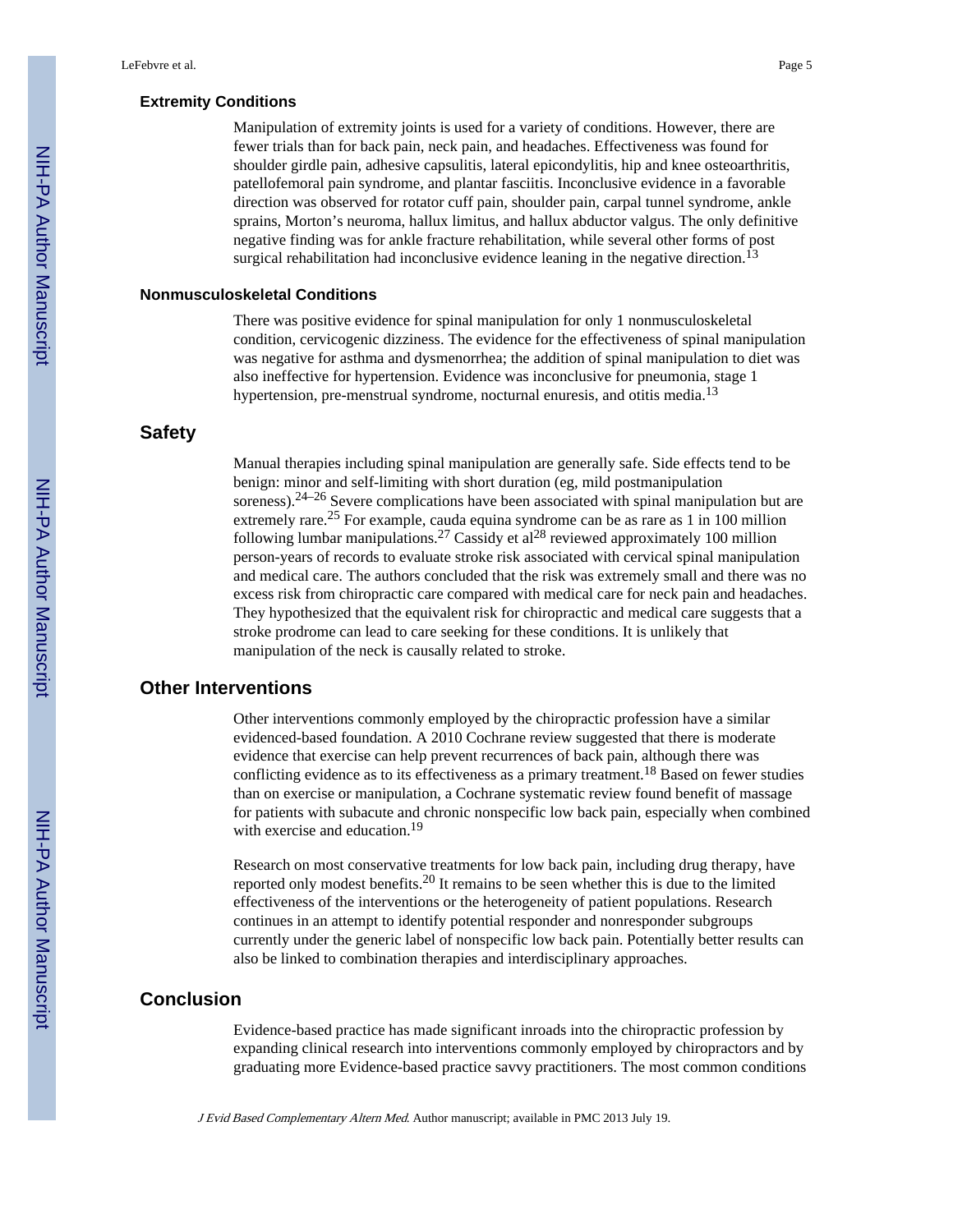treated by chiropractors are back pain, neck pain, and headaches.<sup>9</sup> The best available evidence supports manipulative therapy as a reasonable option for many of these complaints. Manipulative therapy also holds potential value for the treatment of a variety of extremity conditions. Chiropractic practice is far broader than spinal manipulation alone, typically including other evidenced-based interventions such as massage, exercise therapy, and activity modification advice. Chiropractic education, with the help of federal grants and partners in established medical schools, is aggressively addressing the need to create more Evidence-based practice savvy graduates. These efforts will hopefully lead to improved patient outcomes and offer a common language and perspective to facilitate greater interprofessional cooperation.

## **Acknowledgments**

#### **Funding**

The authors disclosed receipt of the following financial support for the research, authorship, and/or publication of this article: The preparation of this article was funded under a grant from the National Center of Complementary and Alternative Medicine of the National Institutes of Health under the U.S. Department of Health and Human Service (R25 ATOO2880).

## **References**

- 1. Eisenberg DM, Kessler RC, Foster C, Norlock FE, Calkins DR, Delbanco TL. Unconventional medicine in the United States. Prevalence, costs, and patterns of use. N Engl J Med. 1993; 328:246– 252. [PubMed: 8418405]
- 2. Tindle HA, Davis RB, Phillips RS, Eisenberg DM. Trends in use of complementary and alternative medicine by US adults: 1997–2002. Altern Ther Health Med. 2005; 11:42–49. [PubMed: 15712765]
- 3. Kreitzer MJ, Mann D. CAM competencies for the health professions. Complement Health Pract Rev. 2008; 13:63.
- 4. Chapman-Smith D. The chiropractic profession: Basic facts, independent evaluations, common questions. Chiropract Rep. 2010; 24:1–8.
- 5. Delaney PM, Fernandez CE. Toward an evidence-based model for chiropractic education and practice. J Manipulative Physiol Ther. 1999; 22:114–118. [PubMed: 10073628]
- 6. Dagenais S, Tricco AC, Haldeman S. Synthesis of recommendations for the assessment and management of low back pain from recent clinical practice guidelines. Spine J. 2010; 10:514–529. [PubMed: 20494814]
- 7. Koes BW, van Tulder M, Lin CW, Macedo LG, McAuley J, Maher C. An updated overview of clinical guidelines for the management of non-specific low back pain in primary care. Eur Spine J. 2010; 19:2075–2094. [PubMed: 20602122]
- 8. Kent PM, Keating JL, Taylor NF. Primary care clinicians use variable methods to assess acute nonspecific low back pain and usually focus on impairments. Man Ther. 2009; 14:88–100. [PubMed: 18316237]
- 9. Christensen, MG.; Kollasch, MW.; Hyland, JK. Practice Analysis of Chiropractic, 2010: A Project Report, Survey Analysis, and Summary of the Practice of Chiropractic Within the United States. Greeley, CO: National Board of Chiropractic Examiners; 2010.
- 10. Christensen, MG.; Kollasch, MW. Job Analysis of Chiropractic, 2005: A Project Report, Survey Analysis and Summary of the Practice of Chiropractic Within the United States. Greeley, CO: National Board of Chiropractic Examiners; 2005.
- 11. Muir Gray, JA. Evidence-Based Health Care: How to Make Health Policy and Management Decisions. 2. Edinburgh, Scotland: Churchill Livingstone; 2001.
- 12. Guyatt G, Cook D, Haynes B. Evidence based medicine has come a long way. BMJ. 2004; 329:990–991. [PubMed: 15514320]
- 13. Bronfort G, Haas M, Evans R, Leiniger B, Triano J. Effectiveness of manual therapies: the UK evidence report. Chiropr Osteopat. 2010; 18:3. [PubMed: 20184717]

J Evid Based Complementary Altern Med. Author manuscript; available in PMC 2013 July 19.